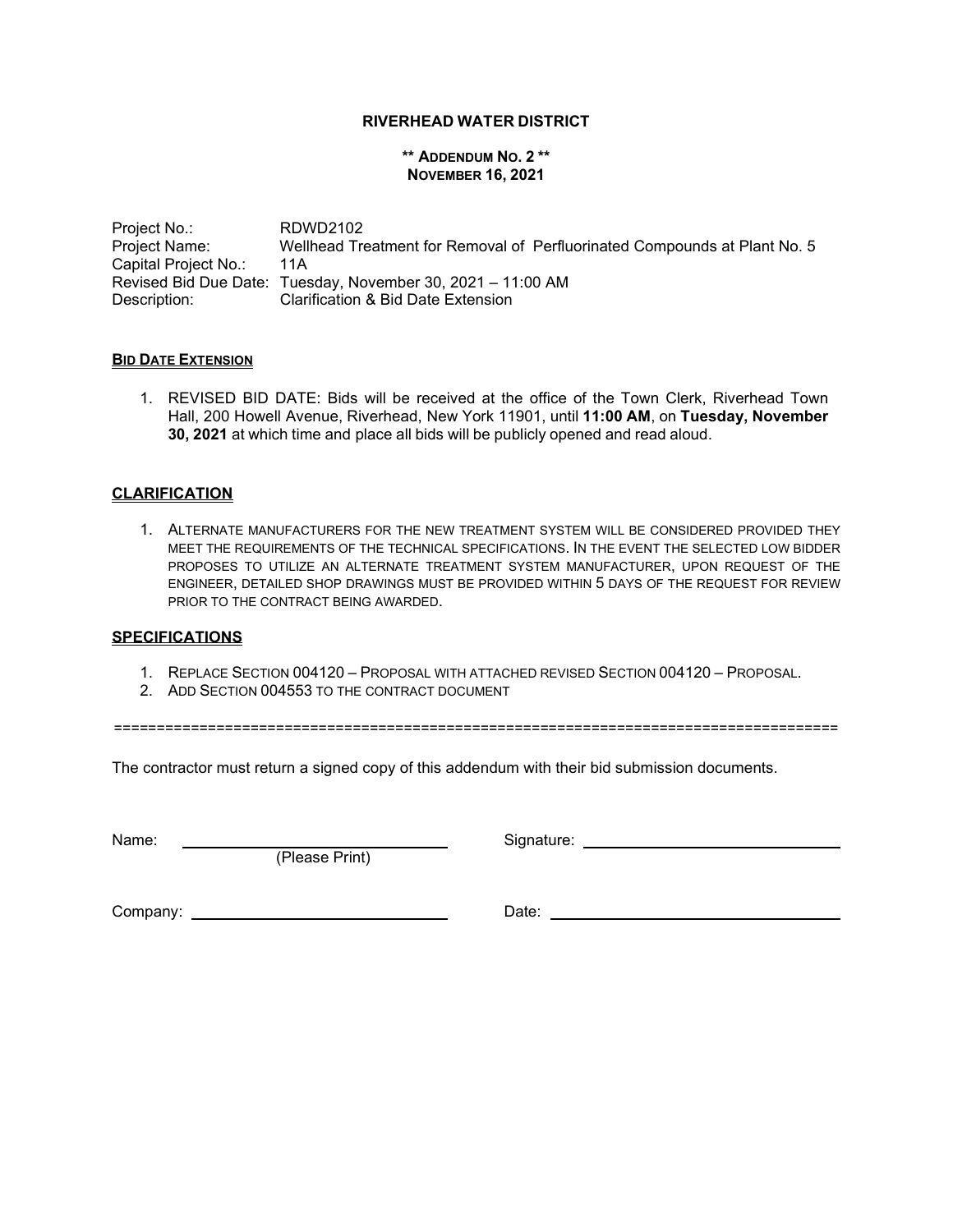#### Board:

The undersigned hereby offers to furnish all labor, equipment, materials, and appurtenances for **Wellhead Treatment for PFAS at Plant No. 5**, all in accordance with the plans and specifications prepared by H2M architects + engineers for the following unit and lump sum bid prices:

#### **ITEM 1 – TOTAL LUMP SUM BASE BID**

For all work shown, specified, and described in the Contract Documents, complete and ready for operation excluding the new GAC Treatment System and Coal Based Carbon as described below.

LUMP SUM (\$ ) **DOLLARS** 

# **ITEM** 2 **- NEW GAC TREATMENT SYSTEM**

For all labor, materials, and equipment necessary for installing the new GAC treatment system, including but not limited to the vessels, piping tree, valves, measuring devices, coating systems, supports, and piping associated with the piping tree, as specified.

| LUMF | æ<br>۰U |  |
|------|---------|--|
|      |         |  |

# **ITEM 3 - COAL BASED CARBON FOR GAC VESSELS**

For all labor, materials and equipment necessary for installing coal-based carbon for each GAC vessel, as specified.

| <b>PRICE</b><br><b>PER</b>                                                                                                                                                                                                                |                |        |            |
|-------------------------------------------------------------------------------------------------------------------------------------------------------------------------------------------------------------------------------------------|----------------|--------|------------|
| POUND:                                                                                                                                                                                                                                    | <b>DOLLARS</b> | $($ \$ |            |
| TOTAL:<br>(80,000 pounds)                                                                                                                                                                                                                 | <b>DOLLARS</b> | $($ \$ |            |
| <b>ITEM 4 - CASH ALLOWANCES</b>                                                                                                                                                                                                           |                |        |            |
| <b>LUMP SUM</b><br>(Forced Bid Amount of \$75,000.00)                                                                                                                                                                                     | <b>DOLLARS</b> | $($ \$ | 75,000.00) |
| <b>ITEM 5 - PROJECT RECORD DOCUMENTS &amp; SPARE PARTS</b><br>For project record documents, as-builts, operation and maintenance manuals, spare parts etc., as<br>specified in specification Sections 017800, 017823, 017837, and 017843. |                |        |            |
| LUMP SUM                                                                                                                                                                                                                                  |                | (\$    |            |
| (Minimum Bid of \$5,000.00)                                                                                                                                                                                                               | <b>DOLLARS</b> |        |            |
| <b>TOTAL BASE BID (Sum of All Items)</b>                                                                                                                                                                                                  |                |        |            |
|                                                                                                                                                                                                                                           | <b>DOLLARS</b> |        |            |
|                                                                                                                                                                                                                                           | (\$            |        |            |
|                                                                                                                                                                                                                                           |                |        |            |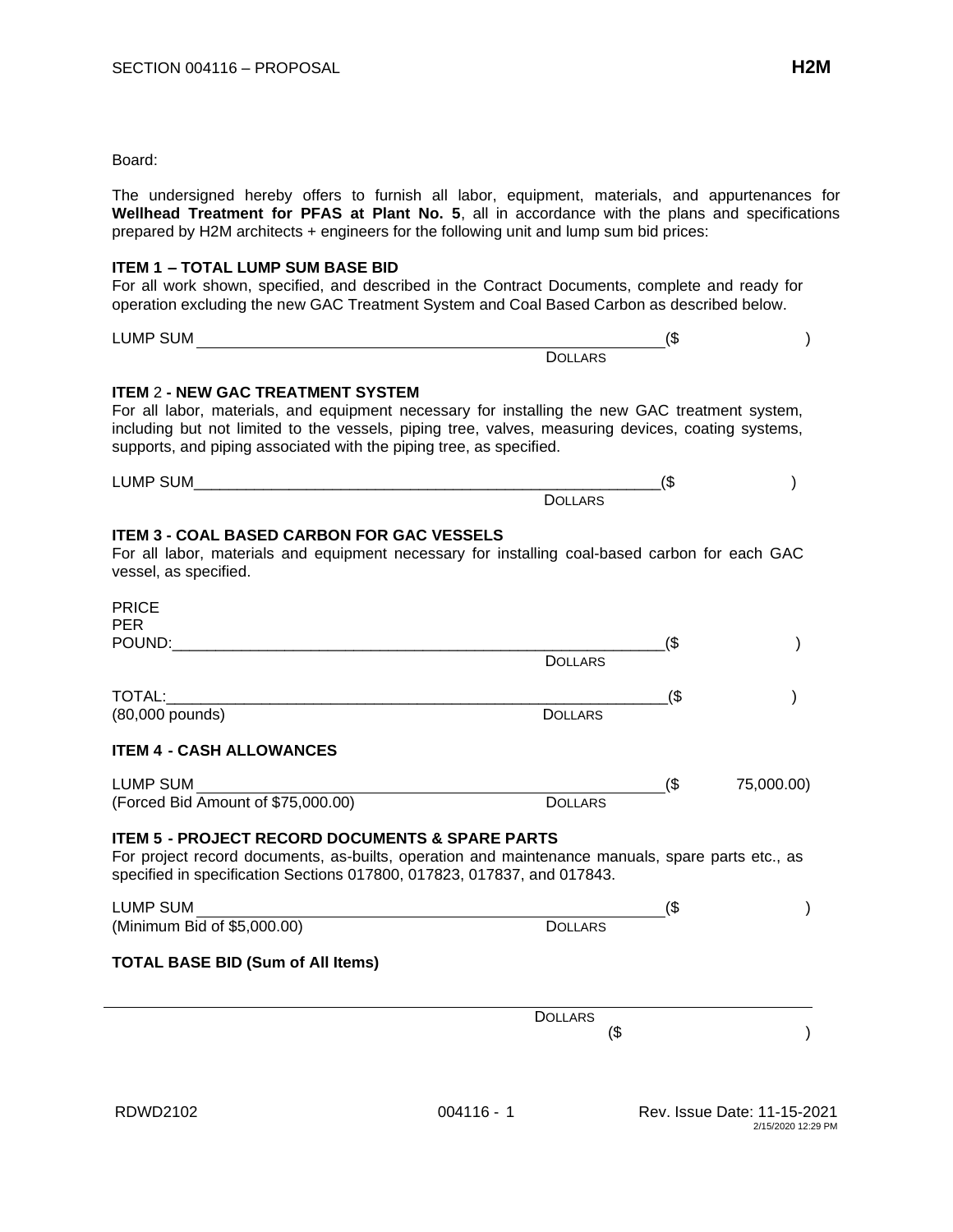The Board of the Riverhead Water District reserves the right to award this contract based on either the total base bid or any combination of bid items, as may be in the best interest of the Riverhead Water District. The award shall be made to the lowest responsible bidder based upon the bid items awarded. The Board reserves the right to reject any or all bids. The Board reserves the right to award this contract within forty-five (45) days of the bid opening.

Within ten (10) consecutive calendar days after the date of the Notice of Award, the bidder shall execute the contract and furnish the required bonds and insurances. The Notice to Proceed will be issued after the contract has been executed by the Owner.

All work shown and specified in the contract documents and included in this bid shall be completed within **three-hundred (300)** consecutive calendar days from the date of Notice to Proceed.

The District shall have at its disposal the ability to operate both Well Nos. 5-1 and 5-2(A) between the period of **May 28 through September 15**. This includes all components necessary to operate both wells to system without service interruptions to the Owner's normal operations.

In addition to liquidated damages, specific damages will be assessed and deducted from amounts otherwise due the contractor for additional inspection and contract management time required to be expended by the Engineer should the project be completed beyond the contract completion date. Such deduction shall be in accordance with the billing rates and fees established between H2M and the Riverhead Water District.

Each bidder shall submit with its bid a separate sealed list that names each subcontractor that the bidder will use to perform work on the contract, and the agreed-upon amount to be paid to each, for: I) plumbing and gas fitting, II) steam heating, hot water heating, ventilating and air conditioning apparatus, and III) electric wiring and standard illuminating fixtures. After the low bid is announced, the sealed list of subcontractors submitted with such low bid shall be opened and the names of such subcontractors shall be announced, and thereafter any change of subcontractor or agreed-upon amount to be paid to each shall require the approval of the Owner, upon a showing presented to the Owner of legitimate construction need for such change, which shall be open to public inspection. Legitimate construction need shall include, but not be limited to, a change in project specifications, a change in construction material costs, a change to subcontractor status as determined pursuant to paragraph (E) of subdivision two (2) of section two hundred twenty-two (222) of the labor law, or the subcontractor has become otherwise unwilling, unable, or unavailable to perform the subcontract. The sealed lists of subcontractors submitted by all other bidders shall be returned to them unopened after the contract award.

The contractor shall coordinate all work with the Owner to minimize disturbances to Owner operations.

The bidder represents herewith that he is aware of the working conditions, has carefully reviewed the proposal and specifications, has checked and certifies the accuracy of the bid.

The undersigned hereby acknowledges receipt of the following addenda (if any):

ADDENDUM NO. NORTH STATES AND ANN ANN ANN ANN AN DATED

\_\_\_\_\_\_\_\_\_\_\_\_\_\_\_\_\_\_\_\_\_\_\_\_\_\_\_\_\_\_\_\_\_\_\_\_\_\_\_ \_\_\_\_\_\_\_\_\_\_\_\_\_\_\_\_\_\_\_\_\_\_\_\_\_\_\_\_\_\_\_\_\_\_\_\_\_\_\_

\_\_\_\_\_\_\_\_\_\_\_\_\_\_\_\_\_\_\_\_\_\_\_\_\_\_\_\_\_\_\_\_\_\_\_\_\_\_\_ \_\_\_\_\_\_\_\_\_\_\_\_\_\_\_\_\_\_\_\_\_\_\_\_\_\_\_\_\_\_\_\_\_\_\_\_\_\_\_

\_\_\_\_\_\_\_\_\_\_\_\_\_\_\_\_\_\_\_\_\_\_\_\_\_\_\_\_\_\_\_\_\_\_\_\_\_\_\_ \_\_\_\_\_\_\_\_\_\_\_\_\_\_\_\_\_\_\_\_\_\_\_\_\_\_\_\_\_\_\_\_\_\_\_\_\_\_\_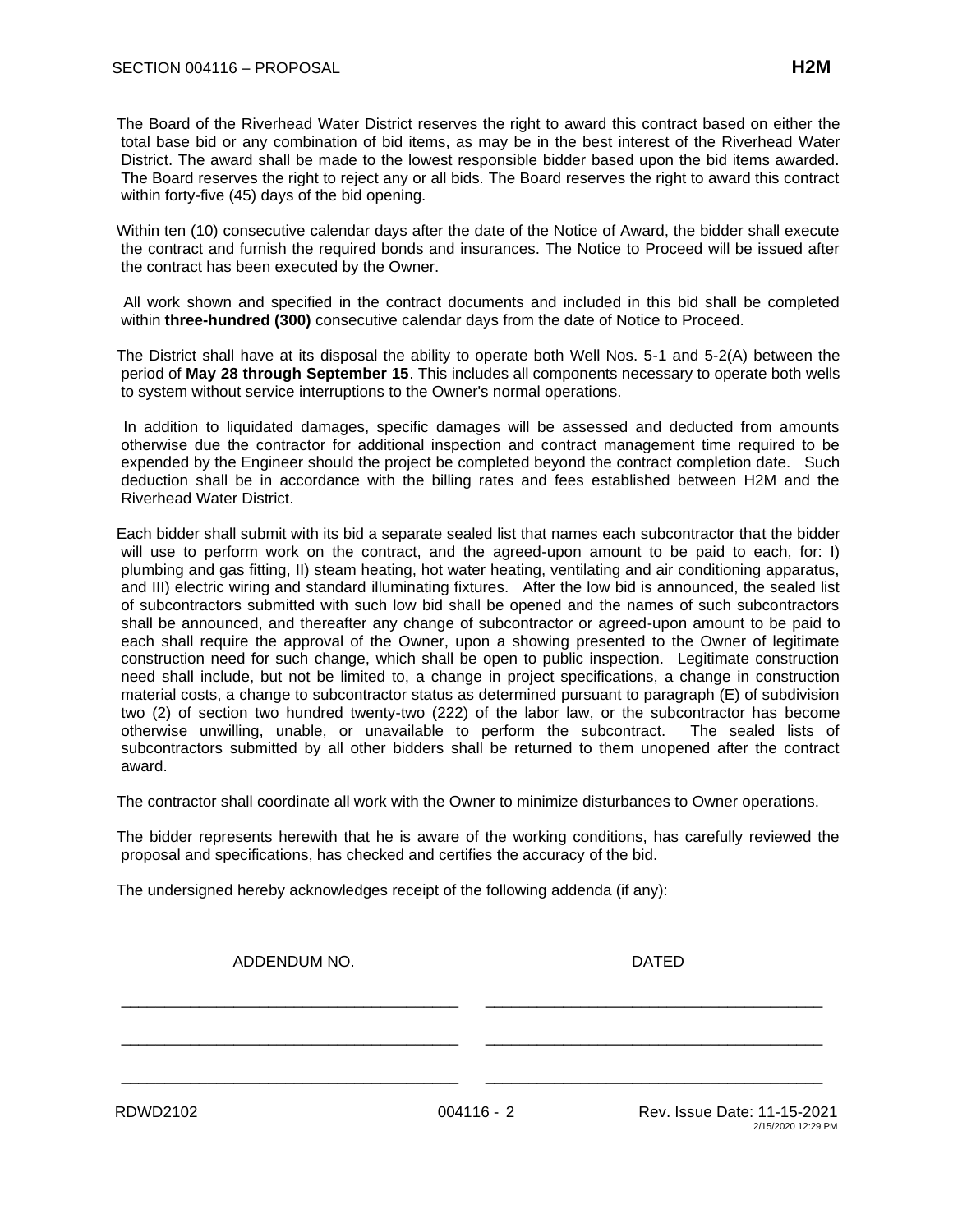Proposed GAC System Manufacturer\*: \_\_\_\_\_\_\_\_\_\_\_\_\_\_\_\_\_\_\_\_\_\_\_\_\_\_\_\_\_\_\_\_\_\_\_\_\_\_\_\_\_\_\_\_\_\_\_\_\_\_

\*If proposed manufacturer is different than specified in the specifications the low bidder will be required to submit detailed shop drawings within five (5) days of the bid for review prior to the award of the contract.

Each proposal shall be accompanied by either a certified check drawn on a solvent bank with an office in the State of New York, or a bid bond equal to five percent (5%) of the total amount of the bid and payable to the Riverhead Water District. The certified check or bid bond shall specify which contract it accompanies.

# **SECURITY ENCLOSED FOR THIS SECTION (TOTAL BASE BID)**

| YES / NO<br>(Circle One)         |                                                                                                                                                                                                   |  |  |
|----------------------------------|---------------------------------------------------------------------------------------------------------------------------------------------------------------------------------------------------|--|--|
| <b>PROPOSAL CERTIFICATION</b>    |                                                                                                                                                                                                   |  |  |
| This Bid is hereby submitted by: |                                                                                                                                                                                                   |  |  |
|                                  |                                                                                                                                                                                                   |  |  |
| BIDDER'S ADDRESS:                |                                                                                                                                                                                                   |  |  |
|                                  |                                                                                                                                                                                                   |  |  |
|                                  |                                                                                                                                                                                                   |  |  |
|                                  | DATE: __________________________                                                                                                                                                                  |  |  |
| FEDERAL I.D. NO. OR              |                                                                                                                                                                                                   |  |  |
|                                  | Telephone number where the contractor or a competent representative can accept a telephone message<br>and provide a reasonable reply as soon as possible, but within 24 hours of being contacted. |  |  |
|                                  |                                                                                                                                                                                                   |  |  |
|                                  |                                                                                                                                                                                                   |  |  |
| EMAIL:                           |                                                                                                                                                                                                   |  |  |

Acknowledgement that the Qualification of Bidders section has been fully completed/executed.

| SIGNATURE | PRINT NAME | TITLE        | <b>DATE</b>                                       |
|-----------|------------|--------------|---------------------------------------------------|
|           |            |              | <b>END OF SECTION 004116</b>                      |
| RDWD2102  |            | $004116 - 3$ | Rev. Issue Date: 11-15-2021<br>2/15/2020 12:29 PM |